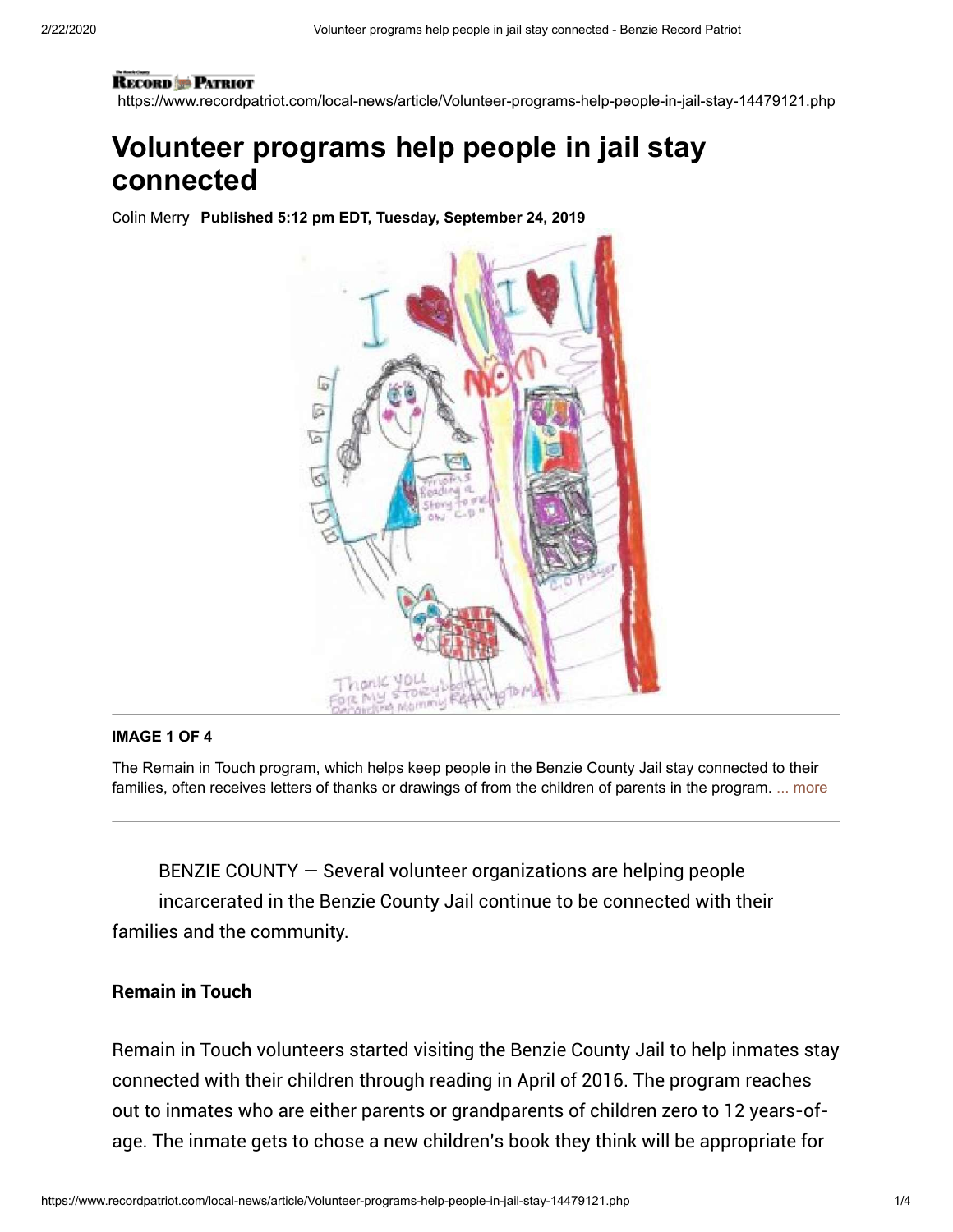their children or grandchildren, and read it out loud to a program facilitator. The program facilitator records the reading and burns the recording to a compact disc, which is then sent to the children, along with a copy of the book being read.

Inmates can chose from about 200 different books that range from books for infants to about a sixth grade reading level.

Connie Eisenhart, president of Remain in Touch, said since the program was started in Benzie, 69 different inmates have recorded, 114 children have received books and recordings, and 407 of those books and recordings have been sent, in total.

"The program is doing incredibly good," Eisenhart said. "It is flourishing."

She also said people who are temporarily being housed in Benzie on behalf of other correctional facilities enjoyed the program, which they didn't not have where they were originally being held.

Eisenhart said one new thing to note was that the nonprofit began getting feedback from inmates families, something they didn't do at first.

"Now, for the first time the inmate records, a feedback letter is sent to the family, so they can write a comment about how they feel about the program, or a child can draw a picture," she said. "We've gotten quotes and pictures we can use for our newsletters, and to show people curious about the program."

The program received one such letter from the grandparent of a child receiving recordings from her mother, who is incarcerated.

"The book and CD have brightened my granddaughter's nights – as she plays it over & over to hear her mom reading and telling her she loves her," the letter reads. "This is such a wonderful gift for the children and inmates who dearly miss their parents and are separated from each other so sadly. The children are the real victims – despite the mistakes the parents made. They are sadly forced to pay the price of separation and loss. The general public is unconcerned about the sorrows a "criminal" endures while incarcerated. Benzie County jail has a heart, and I will always remember the smile you put on my granddaughter's face – for allowing this good program for children!"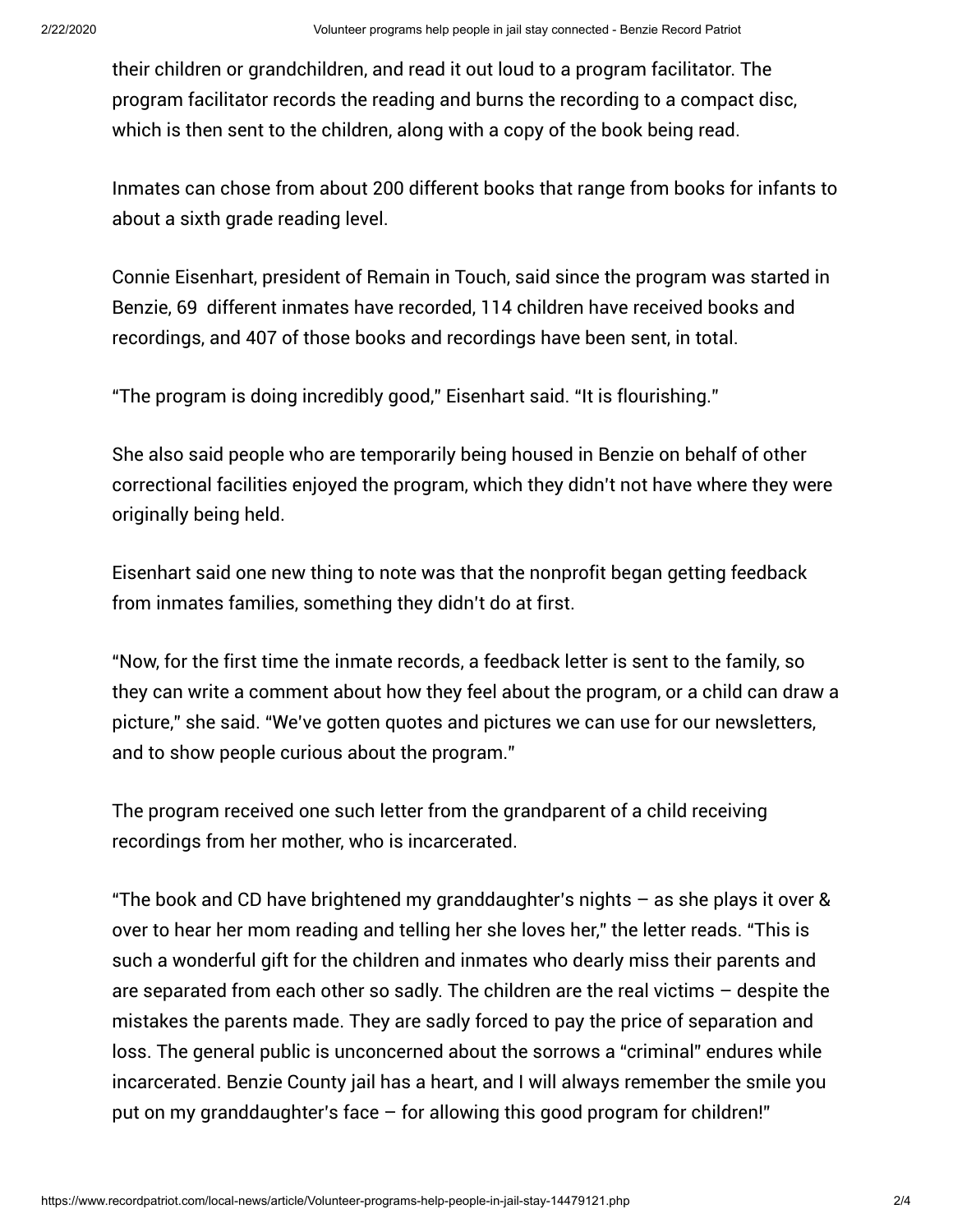Funding for the program comes from grants and donations of many area nonprofit organizations, as well as fundraisers held in conjunction with area breweries.

Eisenhart said she started the program at the Leelanau County Jail in 2016, inspired by a friend who was part of a similar program in Washtenaw County.

Currently, due to problems with jail staffing, the program has been temporarily canceled. Jail staff and volunteers hope the program will be able to start again in October.

For more information, visit **[www.remainintouch.org](http://www.remainintouch.org/)** or call (231) 499-0606.

## Forgotten Man Ministries

Forgotten man ministries has been helping inmates connect to help from the community since April of 2016. The program connects people in jail to bible studies, biblical counseling and worship services.

Volunteers with the program can be a positive influence in their life, and try to break them out of the cycle of crime and incarceration, as well as share God's love.

Robert Wickham, chaplain for the Benzie County Jail, said the program can help put people in a better frame of mind.

"The program has helped people, but it is hard to explain," Wickham said. "You can see a change in people's overall attitudes. It seems to calm people. It gives them something to do."

Wickham said he can relate because he spent eight years in prison over two terms for three felony offenses involving home invasion, and also dealt with addiction, before finding help from members of the Fresh Wind Christian Community and the congregation's after care program for recent inmates.

"I've taken the same route, and I can help inmates walk the same walk I took," Wickham said. "I remember what it was like to be incarcerated, and volunteers would come in to talk with us. I remember appreciating that, so I'm giving back what was given to me."